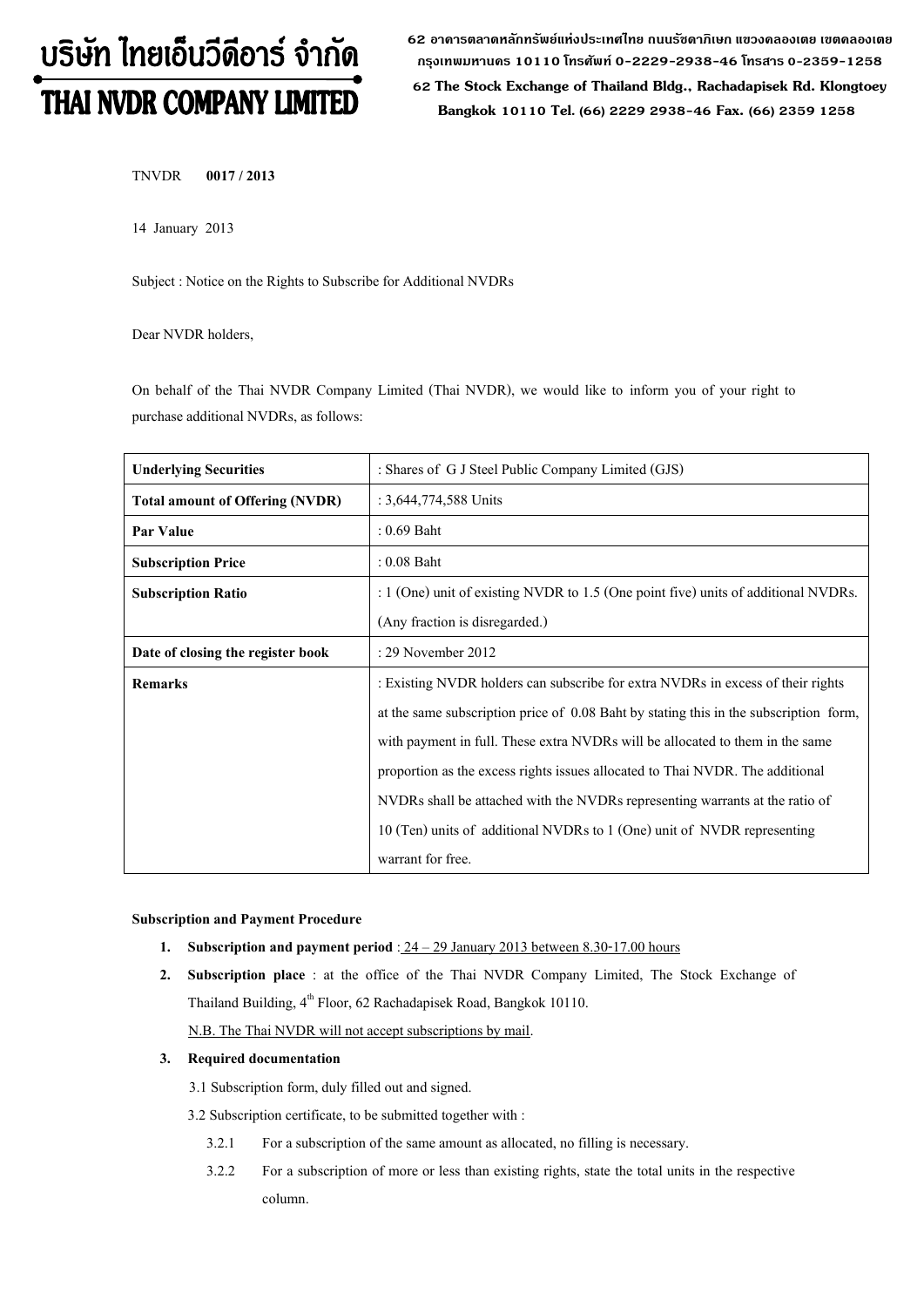#### **4. Payment**

**Subscription for full entitlement or less than or excess the entitlement**, please make payment by one check or one cashier check which is collectable through clearing house in Bangkok. The check or cashier check shall be dated from 24 to 29 January 2013. Indicate the subscription date and make it payable to *"G J Steel Plc. For Share Subscription".*

- **5.** If NVDR holders fail to exercise their rights or make a payment within the allotted time schedule, or the check or cashier check is not honored, it shall be deemed that such NVDR holders do not wish to exercise their subscription rights. Thai NVDR shall thus regard the subscription as being void.
- **6.** Refund for unallotted NVDRs.

If the excess rights NVDRs were not allotted in full because the number of NVDRs subscribed for were more than the number or remaining units of NVDRs, the Thai NVDR will make a refund (without interest) to the NVDR holders by check for the unallotted NVDRs and send it by registered mail to the address that appears on the Share Register Book on the date of closing the book, within 7 business days after the Thai NVDR has received the refund from the underlying company.

Should you need any further information, please do not hesitate to contact Thai NVDR Company Limited at 02-229-2800 Ext. 2938-46.

Sincerely yours, Thai NVDR Company Limited

Pichay Chamalaign

(Pichaya Chomchaiya) Head Depository Department The Stock Exchange of Thailand

Enclosure : 1. Subscription Form for NVDR Right Issues 2. Subscription Certificate